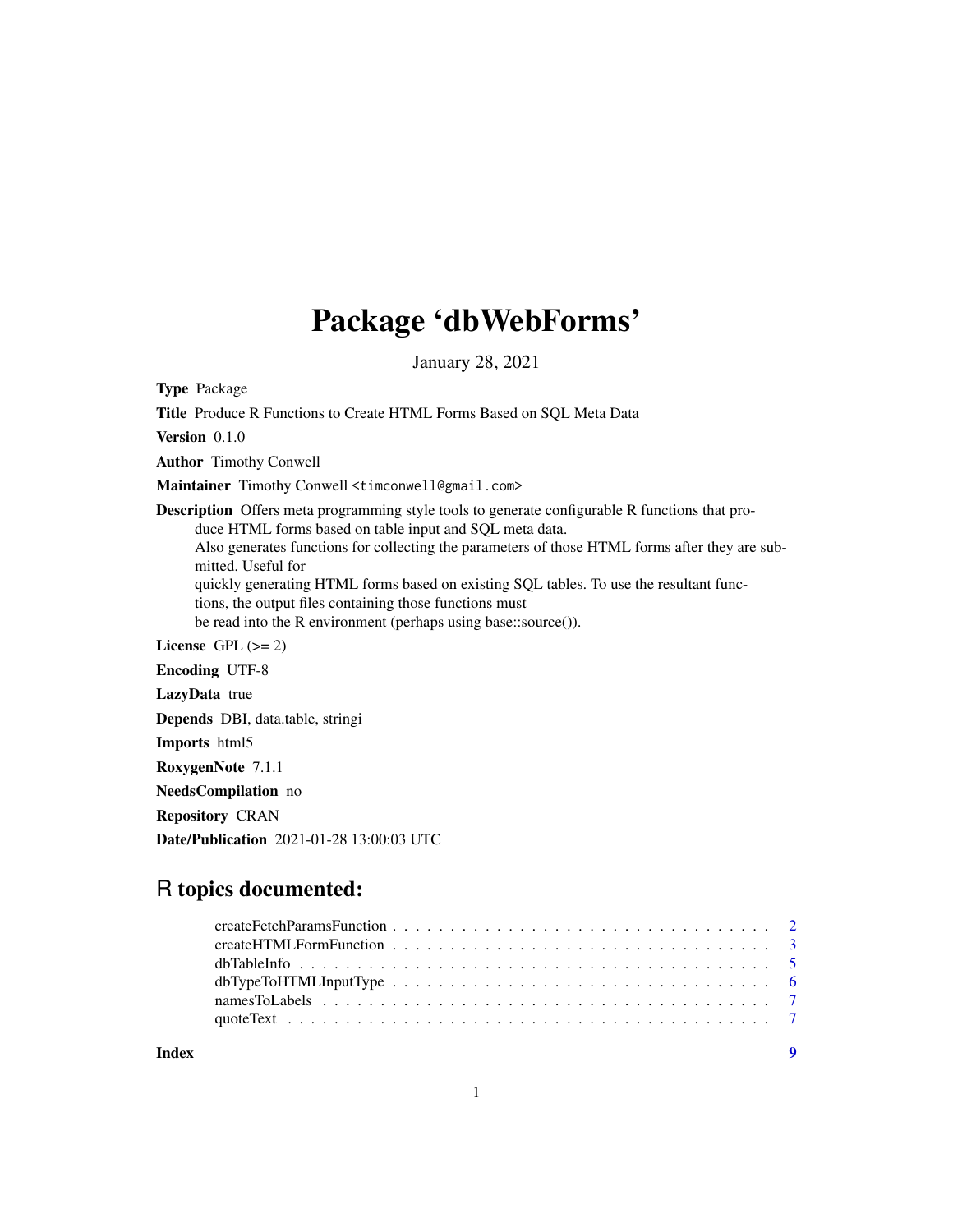<span id="page-1-0"></span>createFetchParamsFunction

*Based on the columns in a table, produces a R function that returns a data.table of HTTP parameters extracted from a list of HTPP params. You can create such a list easily using serverUtils::paramList.*

#### Description

Based on the columns in a table, produces a R function that returns a data.table of HTTP parameters extracted from a list of HTPP params. You can create such a list easily using serverUtils::paramList.

#### Usage

```
createFetchParamsFunction(
  filepath,
  function_name,
  x,
  id_col,
  type_col,
  exclude = c())
```
#### Arguments

| filepath      | A string, the file path including the name and file type extension where the<br>output will be written.              |
|---------------|----------------------------------------------------------------------------------------------------------------------|
| function_name | A string, the name of the function to be written to the file path.                                                   |
| X             | A data table, should have a column of input ids (used for input names as well),<br>and a column of HTML input types. |
| id_col        | A string, the column of x containing the HTML input ids.                                                             |
| type_col      | A string, the column of x containing the HTML input types.                                                           |
| exclude       | A character vector, ids included here will not be included as parameters for the<br>resultant function.              |

#### Value

A data.table, the HTML input type and attributes likely associated with the SQL data type.

#### Examples

```
createFetchParamsFunction(
filepath = paste0(tempdir(), "/", "testHTMLFormFunction.R"),
function_name = "fetch_example_function",
x = as.data.title(list(
ids = c("user_id", "user_name", "first_name", "last_name", "state"),
```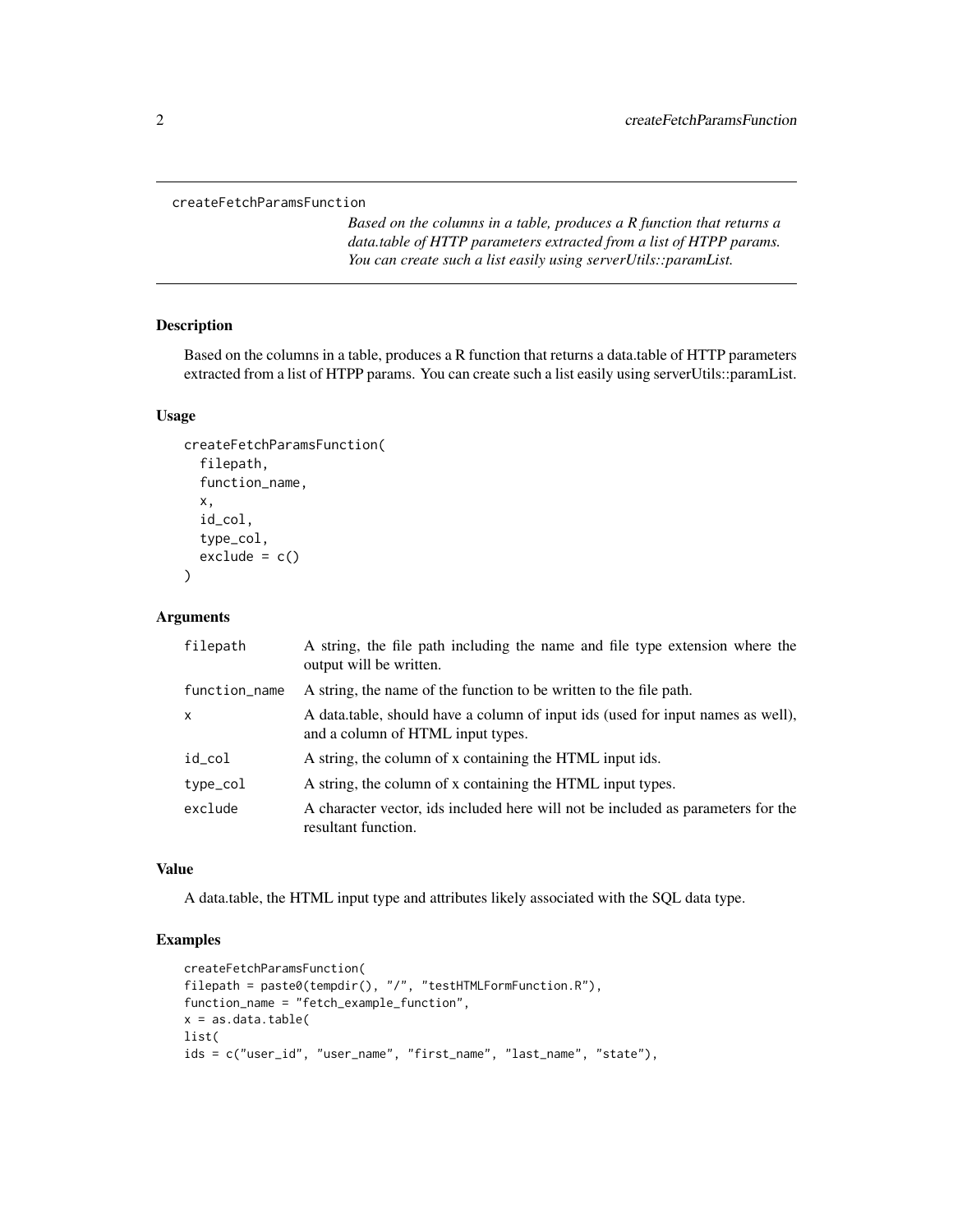```
types = c("number", "text", "text", "text", "text")
\lambda),
id\_col = "ids",type_col = "types",
exclude = c("user_id")
\mathcal{L}
```
createHTMLFormFunction

*Based on the columns in a table, produces a R function with parameters for each column that produces a HTML form when called.*

#### Description

Based on the columns in a table, produces a R function with parameters for each column that produces a HTML form when called.

#### Usage

```
createHTMLFormFunction(
  filepath,
  function_name,
  form_method = "POST",
  add_csrf_param = TRUE,
  form_class = NULL,
  input_class = NULL,
  submit_class = NULL,
  submit_label = "Save",
  required_span_class = NULL,
  required_span_label = NULL,
  x,
  id_col,
  type_col,
  labels = c(),
  select = c(),
  exclude = c(),
  optional = c(),
  custom_input_types = list()
)
```
#### Arguments

| filepath      | A string, the file path including the name and file type extension where the<br>output will be written. |
|---------------|---------------------------------------------------------------------------------------------------------|
| function_name | A string, the name of the function to be written to the file path.                                      |
| form_method   | A string, the method attribute for the HTML form tag, likely "GET" or "POST".                           |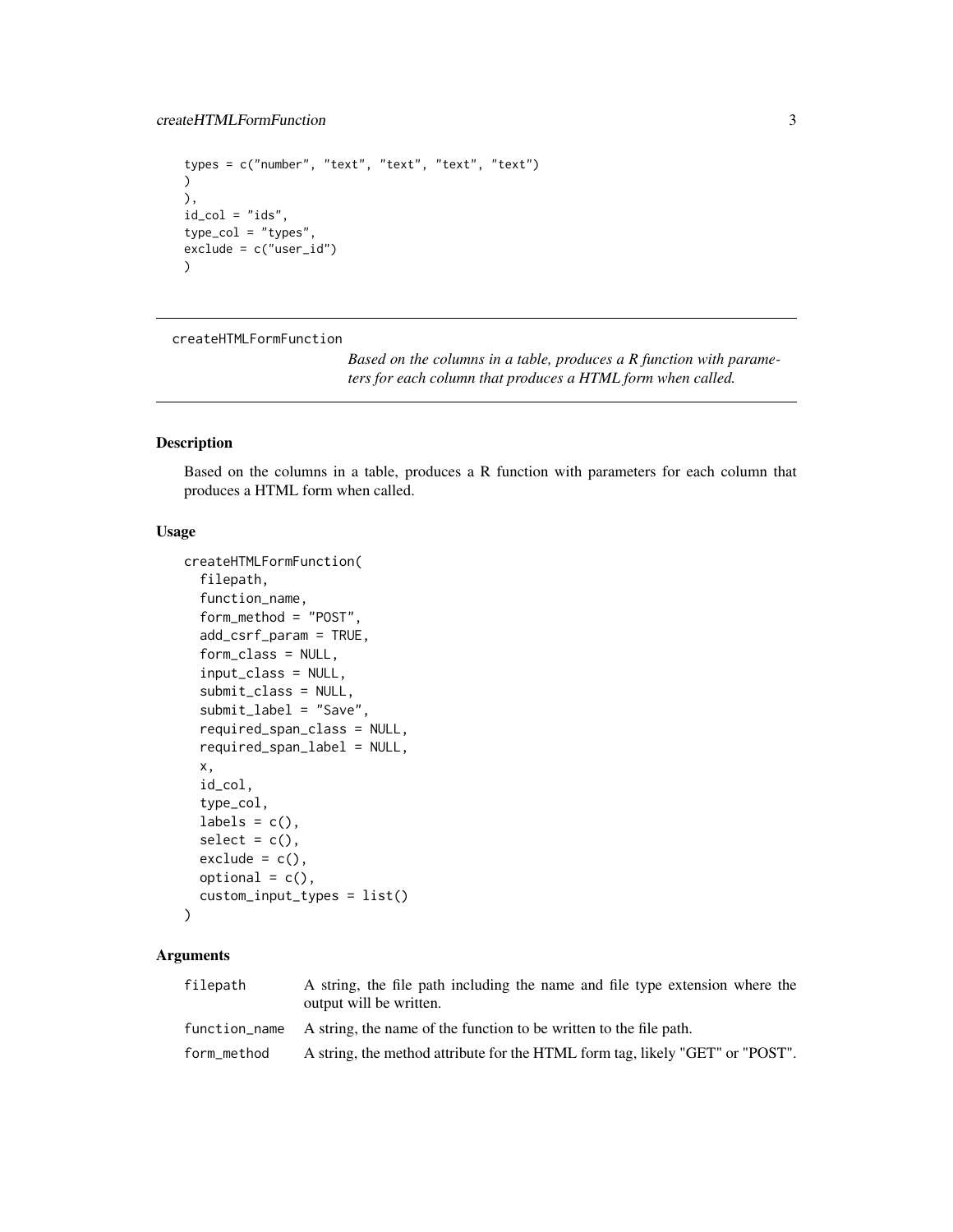| add_csrf_param                      | TRUE/FALSE, if TRUE, adds a parameter for passing a value to a hidden input<br>with a name of "crsf_token".                                                                                                                                                         |  |
|-------------------------------------|---------------------------------------------------------------------------------------------------------------------------------------------------------------------------------------------------------------------------------------------------------------------|--|
| form_class                          | A string, the class attribute for the HTML form tag.                                                                                                                                                                                                                |  |
| input_class                         | A string, the class attribute for the div tag wrapping the HTML inputs.                                                                                                                                                                                             |  |
| submit_class                        | A string, the class attribute for the HTML button tag used to submit the form.                                                                                                                                                                                      |  |
| submit label<br>required_span_class | A string, the label attribute for the HTML button tag used to submit the form.                                                                                                                                                                                      |  |
|                                     | A string, the class attribute for the HTML span tag optionally added to required<br>fields.                                                                                                                                                                         |  |
| required_span_label                 | A string, the message for the HTML span tag optionally added to required fields.                                                                                                                                                                                    |  |
|                                     |                                                                                                                                                                                                                                                                     |  |
| X                                   | A data.table, should have a column of input ids (used for input names as well),<br>and a column of HTML input types.                                                                                                                                                |  |
| id_col                              | A string, the column of x containing the HTML input ids.                                                                                                                                                                                                            |  |
| type_col                            | A string, the column of x containing the HTML input types (usually created by<br>calling dbTypeToHTMLInputType()).                                                                                                                                                  |  |
| labels                              | A named character vector, names are the ids of the inputs and values are the<br>labels to use. If a column is not specified here, the default label is the result of<br>namesToLabels() called for each input id.                                                   |  |
| select                              | A character vector, ids included here will become select tags rather than input<br>tags and a function parameter will be added to pass options.                                                                                                                     |  |
| exclude                             | A character vector, ids included here will not be included as parameters for the<br>resultant function.                                                                                                                                                             |  |
| optional                            | A character vector, ids included here will not be marked as required inputs in<br>the relevant HTML tags.                                                                                                                                                           |  |
| custom_input_types                  |                                                                                                                                                                                                                                                                     |  |
|                                     | A named list of character vectors, names are the column ids, character vectors<br>must have an entry named type with a value for the HTML input type to be<br>used and additional attributes can be included as subsequent named values in<br>the character vector. |  |

#### Value

A character vector, the HTML input type and attributes likely associated with the SQL data type.

### Examples

```
createHTMLFormFunction(
filepath = paste0(tempdir(), "/", "testHTMLFormFunction.R"),
function_name = "example_function",
form_method = "POST",
add_csrf_param = TRUE,
form_class ="pure-form pure-form-aligned",
input_class = "pure-control-group",
submit_class = "pure-button pure-button-primary",
submit_label = "Save",
```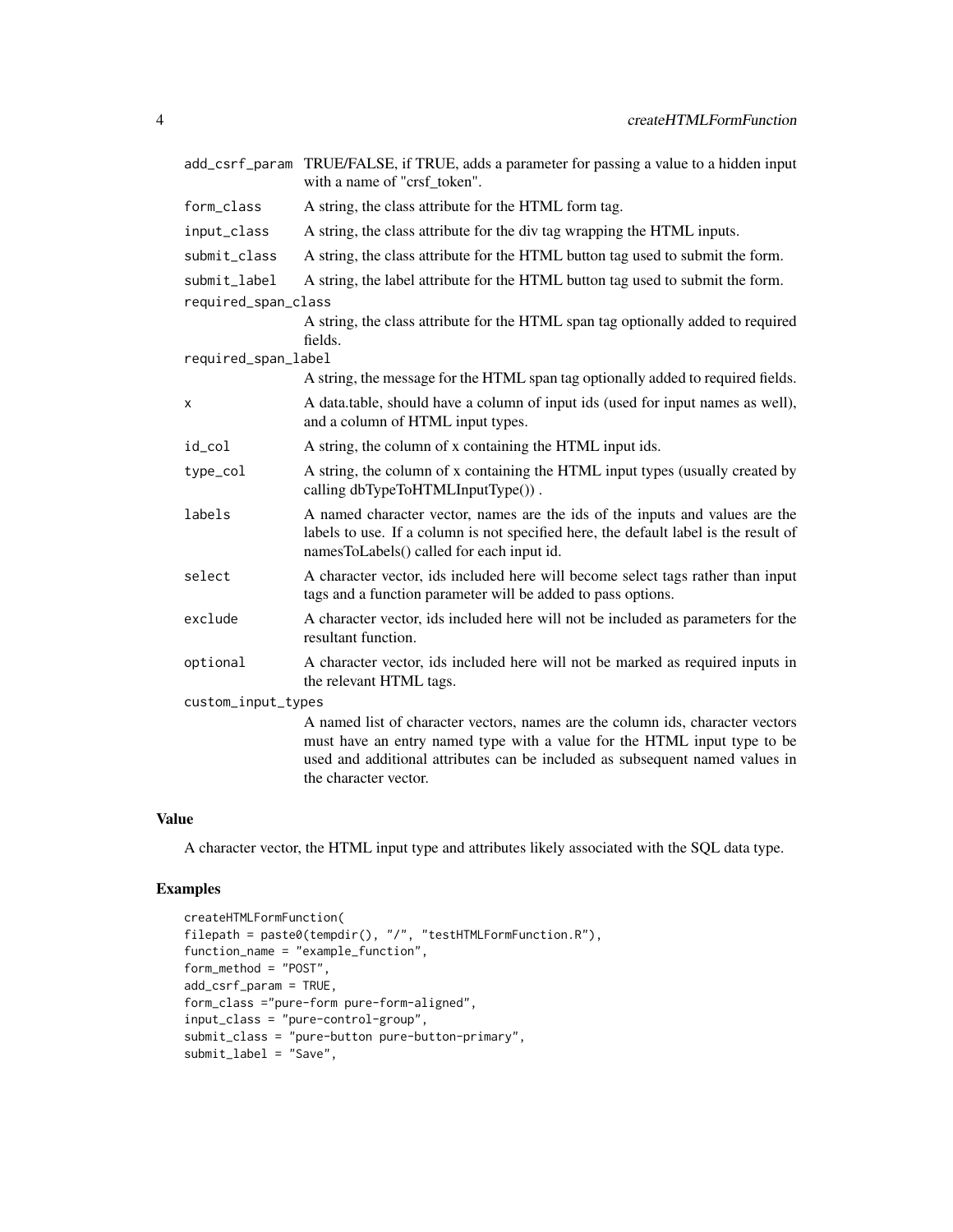#### <span id="page-4-0"></span>dbTableInfo 5

```
required_span_class = "pure-form-message-inline",
required_span_label = "Required field",
x = as.data.title(list(
ids = c("user_id", "user_name", "first_name", "last_name", "state"),
types = c("number", "text", "text", "text", "text")
)
),
id\_col = "ids",type_col = "types",
labels = c(user_name = "Account Name"),
select = c("state"),
exclude = c("user_id"),
optional = c("first_name", "last_name"),
custom\_input\_types = list(user_name = c(type = "email", minlength = 5)))
```
dbTableInfo *Query INFORMATION\_SCHEMA or equivalent SQL meta data to obtain column names and types for a table.*

#### Description

Query INFORMATION\_SCHEMA or equivalent SQL meta data to obtain column names and types for a table.

#### Usage

```
dbTableInfo(
  con = NULL,
  sql = c("MariaDB", "Microsoft SQL Server", "MySQL", "PostgreSQL", "SQLite"),
  table_catalog = NULL,
  table_schema = NULL,
  table_name
\mathcal{L}
```
#### Arguments

| con           | A database connection that can be passed to DBI::dbSendQuery/DBI::dbGetQuery.                                                                    |
|---------------|--------------------------------------------------------------------------------------------------------------------------------------------------|
| sql           | A string, the type of SOL database con is connected to; must be one of c("MariaDB",<br>"Microsoft SQL Server", "MySQL", "PostgreSQL", "SQLite"). |
| table_catalog | A string, the catalog (usually a database name) name of the SQL table to return<br>column meta data for. Not used if sql = "SQLite".             |
| table_schema  | A string, the schema name of the SOL table to return column meta data for.                                                                       |
| table name    | A string, the name of the SOL table to return column meta data for.                                                                              |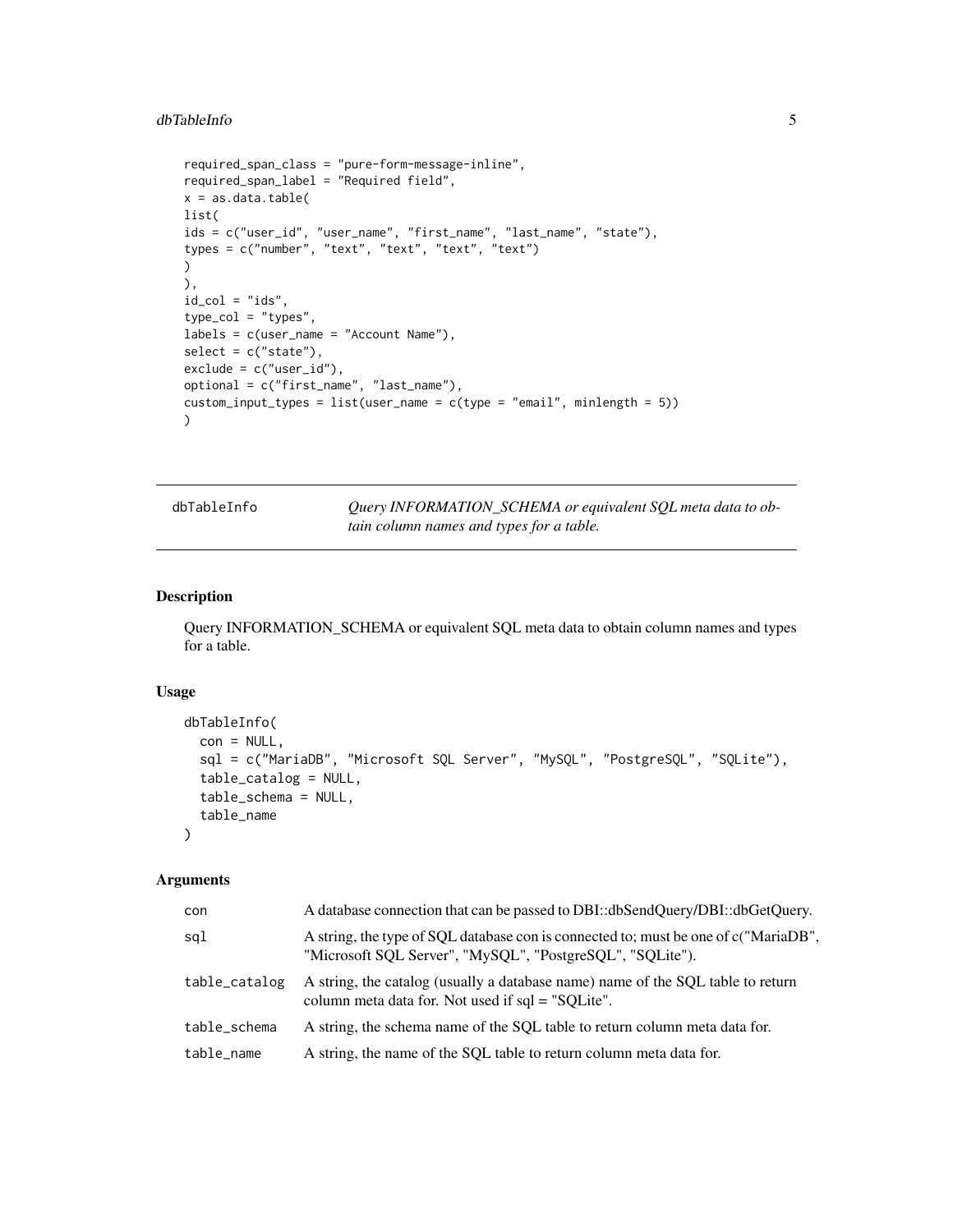#### Value

A data.table, two columns, "column\_name" has the names of the columns in the specified SQL table and "data\_type" has the data types for each column. If con is NULL, returns the SQL string for querying the meta data but does not execute the statement.

#### Examples

```
dbTableInfo(
con = NULL.
sql = "PostgreSQL",
table_catalog = "db1",
table_schema = "public",
table_name = "table1"
\lambda
```
dbTypeToHTMLInputType *Convert SQL data types to likely HTML input types*

#### Description

Convert SQL data types to likely HTML input types

#### Usage

```
dbTypeToHTMLInputType(db_type)
```
#### Arguments

db\_type A string, the SQL data type to convert to HTML input type.

#### Value

A character vector, the HTML input type and attributes likely associated with the SQL data type.

#### Examples

```
dbTypeToHTMLInputType("int")
```
<span id="page-5-0"></span>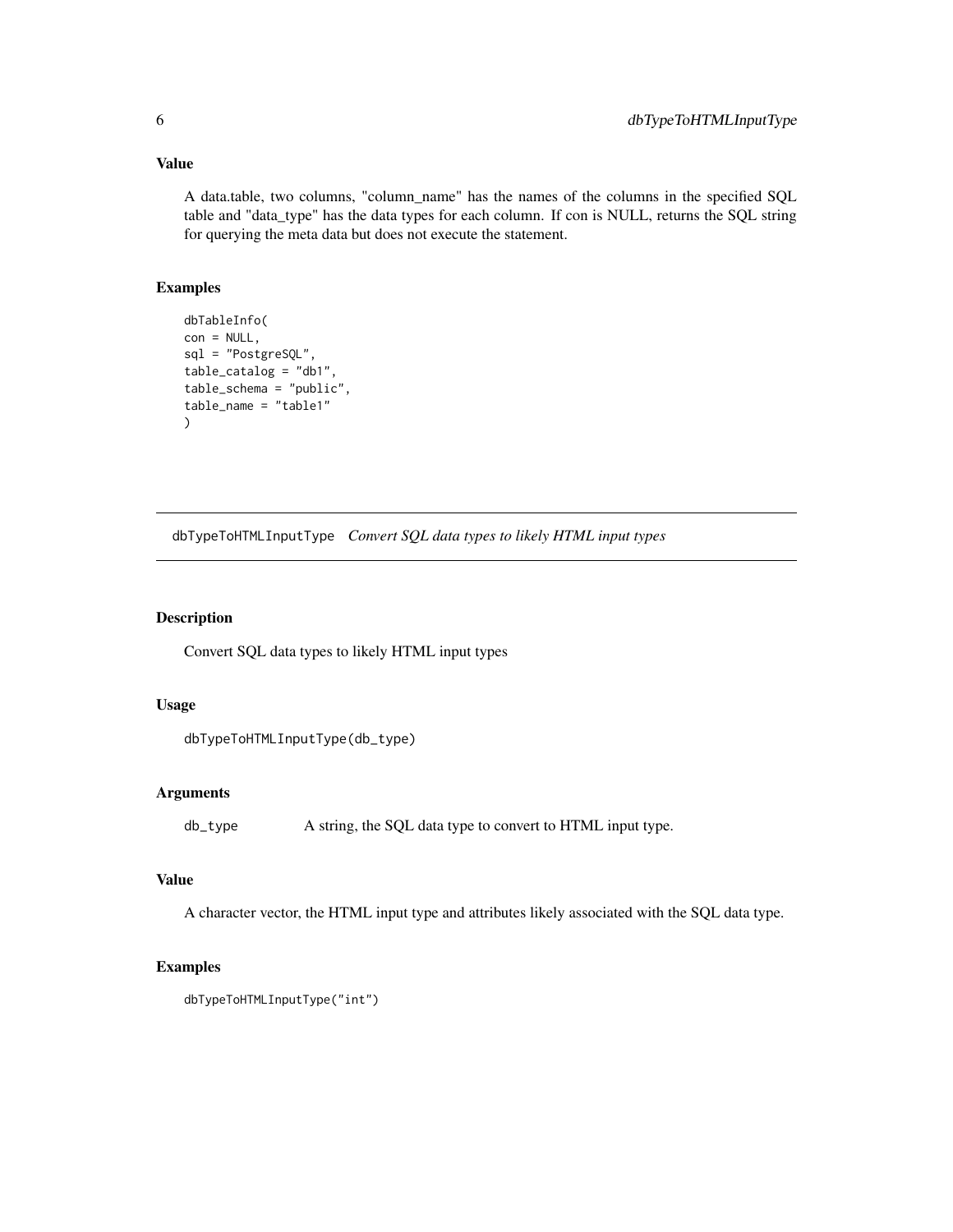<span id="page-6-0"></span>

#### Description

Convert strings to title case, splitting strings into separate words based on a separator.

#### Usage

```
namesToLabels(x, split = "_")
```
#### Arguments

|       | A string.                                                                       |
|-------|---------------------------------------------------------------------------------|
| split | A string, used to split x into constituent words to be converted to title case. |

#### Value

A string, converted to title case with split words separated with a space character.

#### Examples

```
namesToLabels("date_of_birth", split = "_")
```

| quoteText | Add single quotes to strings, useful for converting R strings into SQL |
|-----------|------------------------------------------------------------------------|
|           | <i>formatted strings.</i>                                              |

#### Description

Add single quotes to strings, useful for converting R strings into SQL formatted strings.

#### Usage

```
quoteText(x, char_only = TRUE)
```
#### Arguments

|           | A string.                                                            |
|-----------|----------------------------------------------------------------------|
| char_only | TRUE/FALSE, if TRUE, adds quotes only if is character $(x)$ is TRUE. |

#### Value

A string, with single quotes added to match postgreSQL string formatting.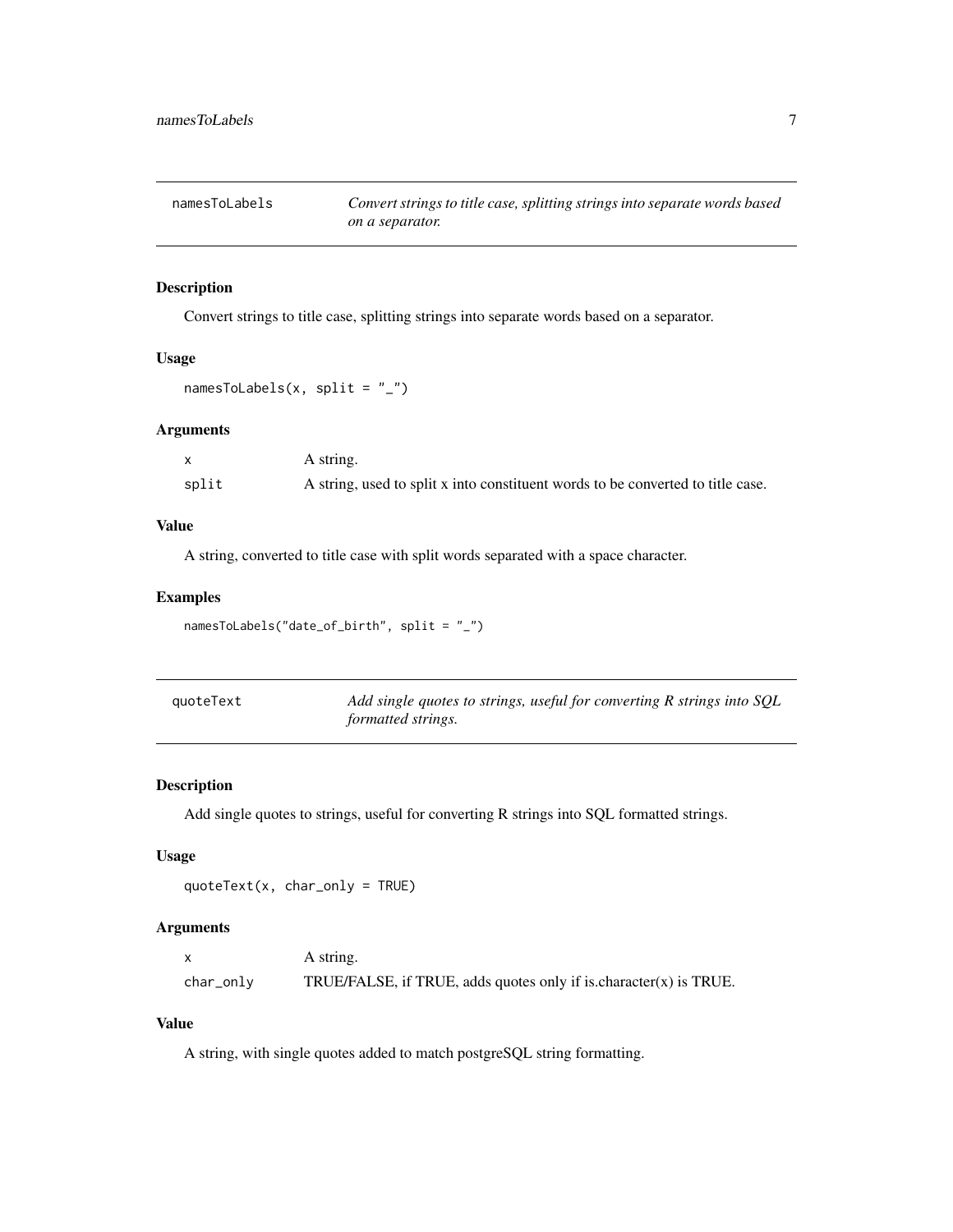8 quoteText

## Examples

quoteText("Sample quotes.")